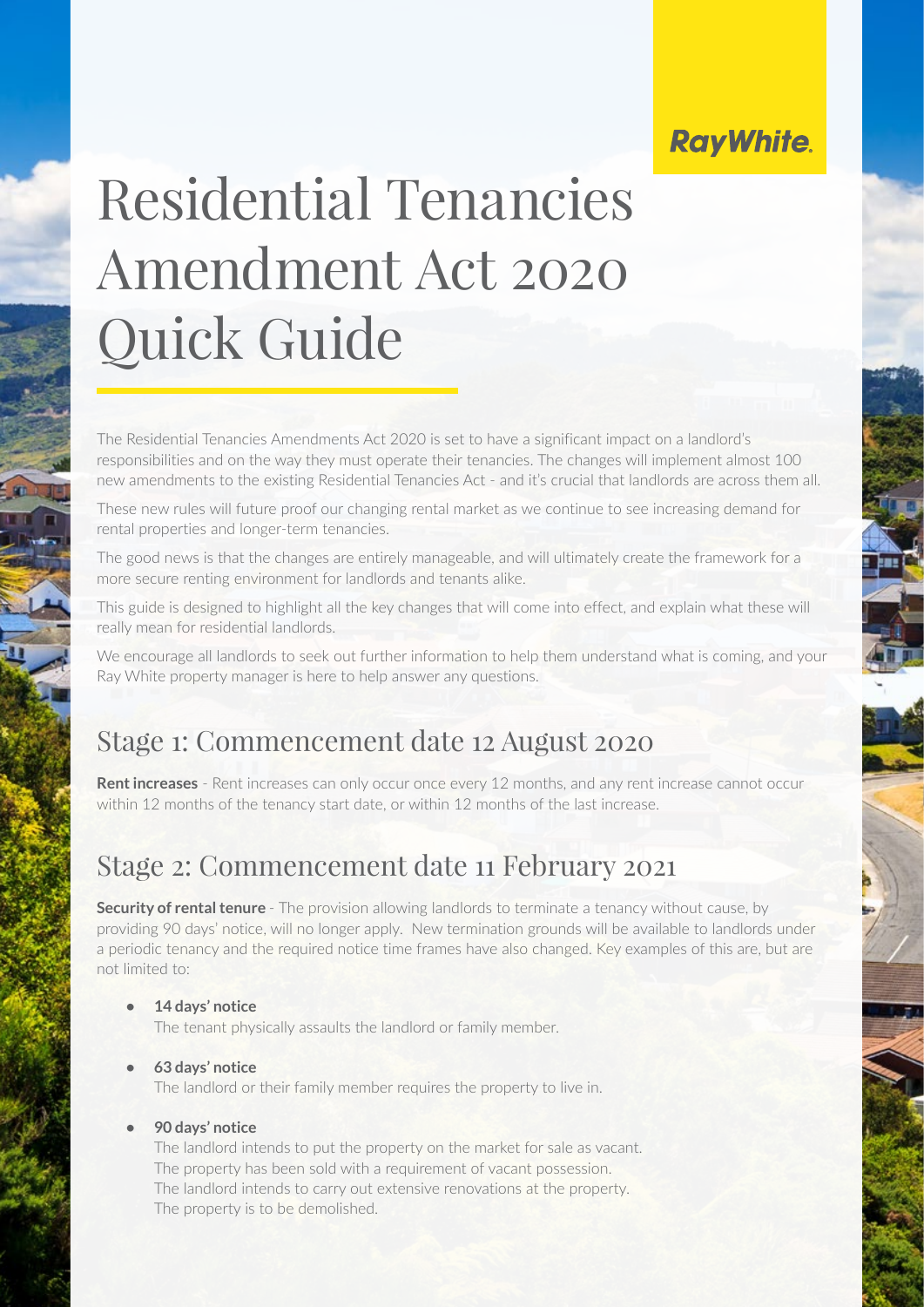#### **Security of rental tenure (continued)**

**• Notice period determined by the Tenancy Tribunal**

The landlord issues three separate notices for antisocial acts in a 90-day period. The landlord issues three separate notices for late rent (5 working days +) in a 90-day period. The landlord will suffer greater hardship than the tenant, if the tenancy continues.

**Fixed-term tenancies** - All fixed-term tenancies will convert to periodic tenancies at the end of their term unless both parties agree otherwise, or the tenant gives 28-days' notice (for any reason).

Landlords may still give notice for a fixed-term tenancy to expire, but only if this is in accordance with the termination grounds listed in the Residential Tenancies Act (RTA), or by order of the Tenancy Tribunal.

**Making minor changes** - Tenants can request to make a change to a rental property and this request cannot be declined by the landlord if the change is minor. Landlords must respond to such requests for minor changes within 21-days.

Tenants are responsible for any costs associated with both the installation and reversal of any minor changes they request, and landlords can place reasonable conditions as to how changes are carried out.

**Rental bidding** - Landlords cannot advertise a property for rent without the rental price being clearly listed, and they cannot encourage or solicit higher rental bids or hold a rental 'auction'. However, prospective tenants can still offer to pay more for a property if they choose to do so.

**Assignment of a tenancy** - Tenants can request to assign their tenancy to another party, and landlords must not unreasonably decline this request. Landlords must respond to any request for assignment within a reasonable timeframe.

Landlords retain their right to conduct necessary vetting and checks on proposed tenants and can decline this request if evidence can be shown that the tenant is not suitable.

**Fibre broadband** - Tenants can request to install fibre broadband at a rental property and landlords must agree, if it can be installed at no cost to the landlord. Tenants are responsible for any ongoing costs related to the fibre service.

Landlords can decline a fibre broadband request, however, only if specific exemptions apply e.g. the installation may breach Body Corporate rules, or risks compromising the weathertightness or character of the property.

**Privacy and access to justice** - Tenants or landlords can apply for a suppression order to remove names or any identifying details from being published in a Tenancy Tribunal decision, if their case is wholly or substantially successful. The Tribunal can also decide to suppress details if it is in the interests of the parties or the public interest to do so.

**Landlord records** - Landlords must provide a tenancy agreement in writing, and failure to do so can be classed as an unlawful act leading to the possibility of exemplary damages being awarded to the tenant.

Landlords have an obligation to provide records relating to healthy homes standards, upon request, and must now retain various records, and information relating to the property and the tenancy, for up to 12-months after the tenancy expires.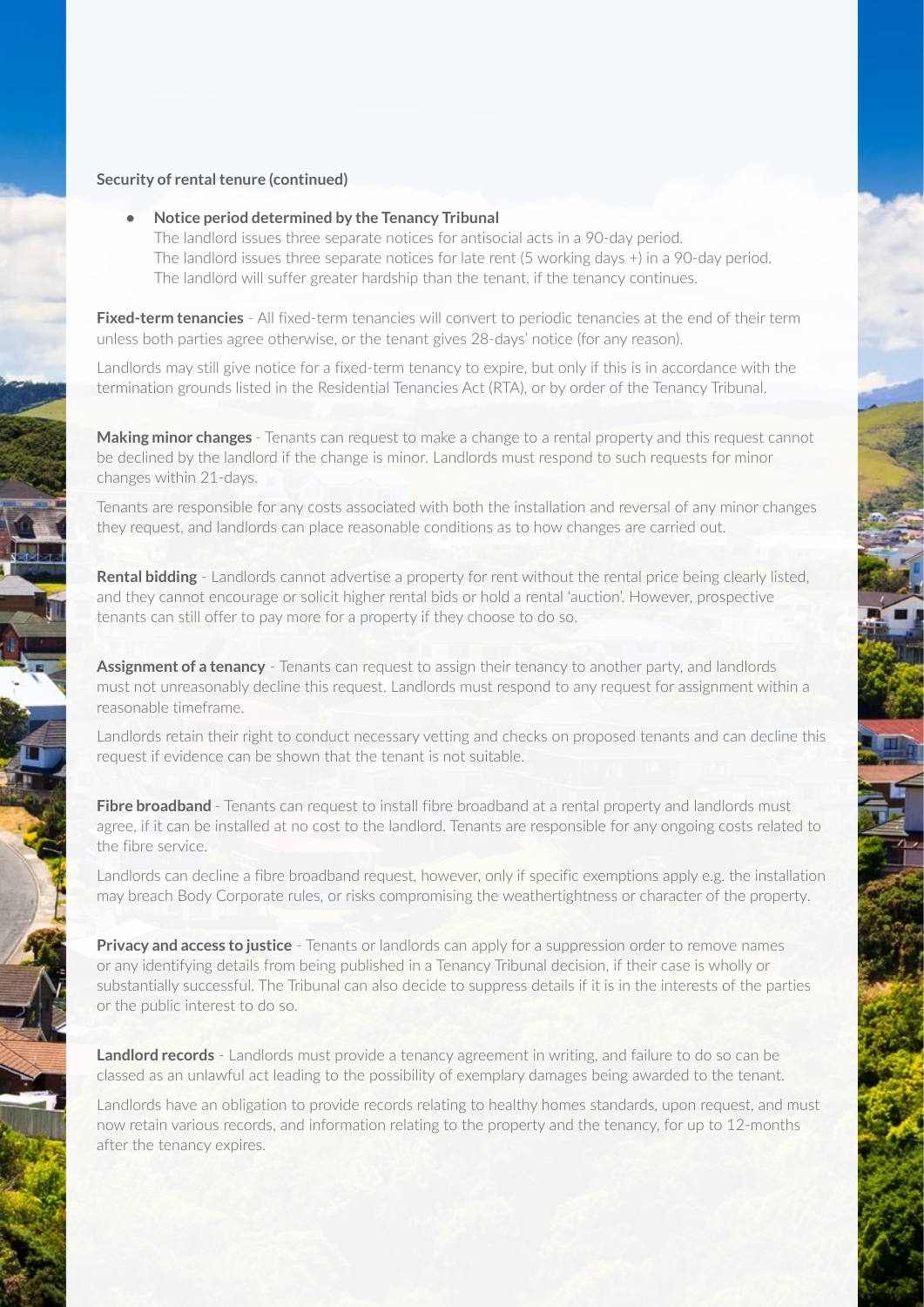**Enforcement of the Residential Tenancies Act** - The Regulator (the Ministry of Business, Innovation, and Employment) will have new measures available to them for taking their own direct action against landlords who are not meeting their obligations.

This action can include seeking voluntary agreements with landlords to comply with the RTA, or improvement notices to correct a breach of the Act. Failure to comply with either can result in financial penalties for landlords.

**Changes for Tenancy Tribunal jurisdiction** - The jurisdiction and administrative powers of the Tenancy Tribunal jurisdiction are broadened under the new changes.

It can now hear cases and make awards of up to \$100,000, and new layers of penalties and fines are in place for landlords, or their associated parties, if they own six or more tenancies.

**Transitional and emergency housing** - Accommodation provided for these purposes, which is funded by the government or part of a special needs grants programme, is exempt from the Residential Tenancies Act.

### Stage 3: Commencement date 11 August 2021

*(Stage 3 may take effect earlier if Government agrees)* 

**Family violence** - Tenants experiencing family violence will be able to withdraw from a tenancy without financial penalty. They must give two days' notice, along with appropriate evidence of the family violence e.g. a protection order or a police safety order.

If they are the sole tenant the tenancy will end, however, if co-tenants remain in the property, they will pay a proportionally reduced rent rate for a period of two weeks, before rent returns to its normal rate.

**Physical assault** - A landlord will be able to issue a 14-day notice to terminate the tenancy if the tenant has assaulted the landlord, the owner, a member of their family, or the landlord's agent, and the police have laid a charge against the tenant in respect of the assault.

## Key considerations for landlords

So, what do the changes really mean for landlords in respect of the day-to-day management of their tenancies? There are a number of key areas landlords must now consider in respect of how this might impact their current processes and procedures.

**Communication** - Landlords need to be careful that tenant communications and requests are acknowledged and responded to in a timely manner. The changes implement new fines in certain situations if tenants' requests are not responded to promptly, so it's crucial that landlords don't delay.

**Fixed-term vs periodic** - Landlords should carefully consider their long-term plans for a property prior to signing a tenancy. This may depend on their desire for more flexibility of tenure (periodic tenancy) versus long-term income security (fixed-term tenancy). This is particularly important if there is a possibility that the landlord may wish to sell the property in the future or that it may be needed for the landlord or a family member to live in.